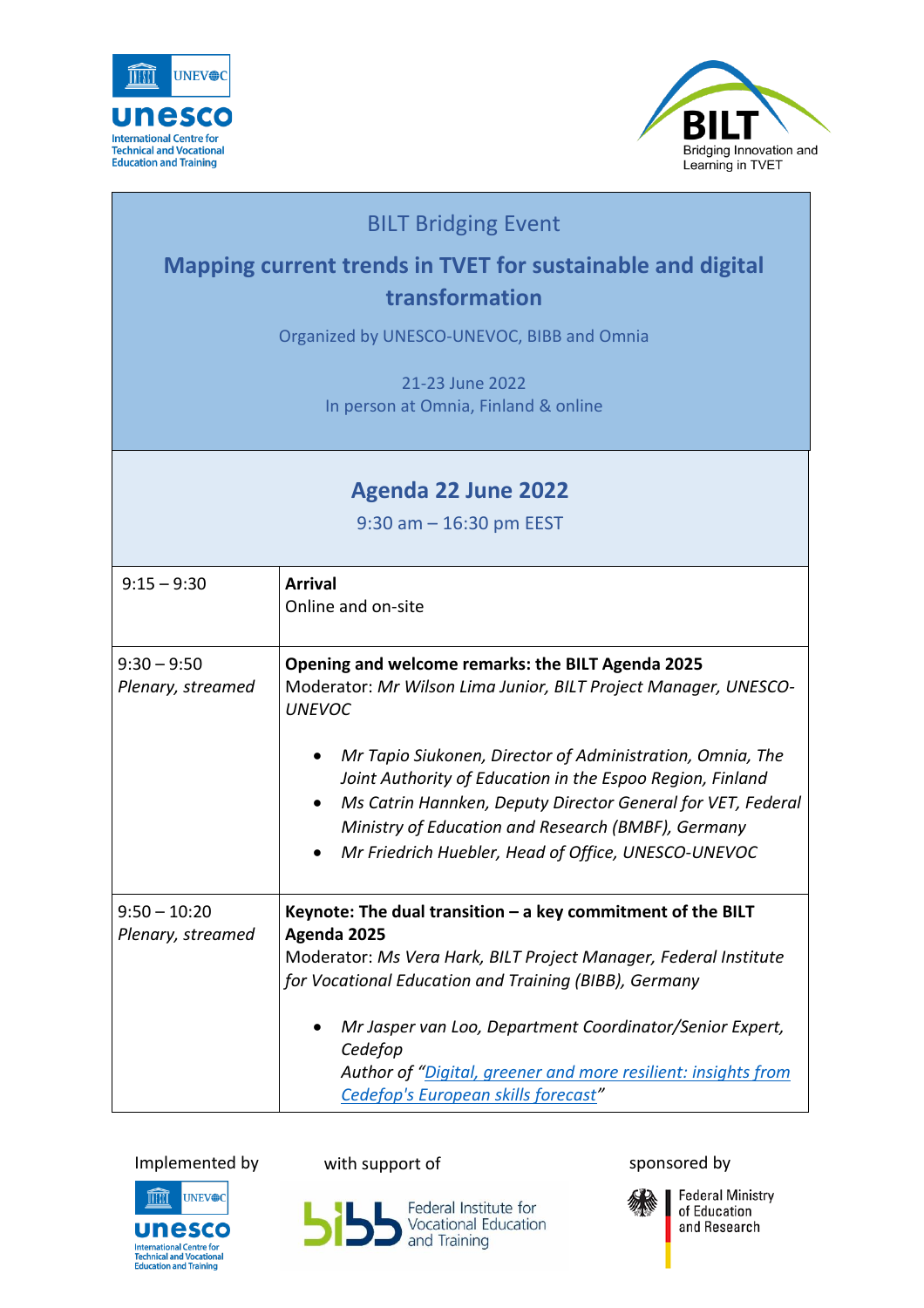

 $\overline{\phantom{a}}$ 



٦

| $10:20 - 11:00$<br>Plenary, streamed                    | What's on the horizon? Green & digital TVET trends in Africa, Asia-<br><b>Pacific and Europe</b><br>Moderator: Mr Basheerhamad Shadrach, International TVET Expert,<br>India                                                                                                                                                                                                                                                                                                                                                           |
|---------------------------------------------------------|----------------------------------------------------------------------------------------------------------------------------------------------------------------------------------------------------------------------------------------------------------------------------------------------------------------------------------------------------------------------------------------------------------------------------------------------------------------------------------------------------------------------------------------|
|                                                         | Ms Dana Stroie, Deputy Director, National Centre for<br><b>Technical and Vocational Education and Training</b><br>Development, Romania<br>Mr Sayadaly Maudarbocus, Ag. Director, Mauritius Institute<br>$\bullet$<br>of Training and Development (MITD), Mauritius<br>Mr Lim Teng Leng, Deputy Director (International Relations),<br>Temasek Polytechnic, Singapore                                                                                                                                                                   |
|                                                         | This session outlines major trends related to qualifications and<br>competencies for greening and digitalization in TVET. It features the<br>presentation and comparison of recent research conducted in<br>Africa, Asia-Pacific and Europe. This is complemented by national<br>perspectives from the three regions to explore current challenges<br>and promising practices. Time will be allocated for Q&A.                                                                                                                         |
| $11:00 - 11:45$                                         | Coffee & networking break; group photo for on site participants                                                                                                                                                                                                                                                                                                                                                                                                                                                                        |
|                                                         | Join the , Networking' area to meet and chat, or go via the , People'<br>tab to start 1:1 chats or meetings with up to 20 other participants.                                                                                                                                                                                                                                                                                                                                                                                          |
| $11:45 - 12:30$<br>Meeting rooms on<br>site and online: | Crowdsourcing sessions: exploring TVET trends in the green &<br>digital transformation                                                                                                                                                                                                                                                                                                                                                                                                                                                 |
| ,Europe <sup>'</sup><br>Asia-Pacific'<br>,Casablanca'   | The goal of the breakout sessions is to create a deeper<br>understanding of innovation and trends in Europe, Africa and Asia.<br>They aim to explore which aspects of greening and digitalization<br>should be the focus of future action in TVET and to delve into the<br>priority sectors identified in the research: construction and<br>hospitality and tourism. Participants will examine jointly which<br>technologies and which competencies will be affected by the trends<br>described, and how TVET systems respond to them. |

Implemented by with support of sponsored by sponsored by

m **UNEV®C unesco International Centre for<br>Technical and Vocational<br>Education and Training** 



Federal Institute for<br>Vocational Education<br>and Training

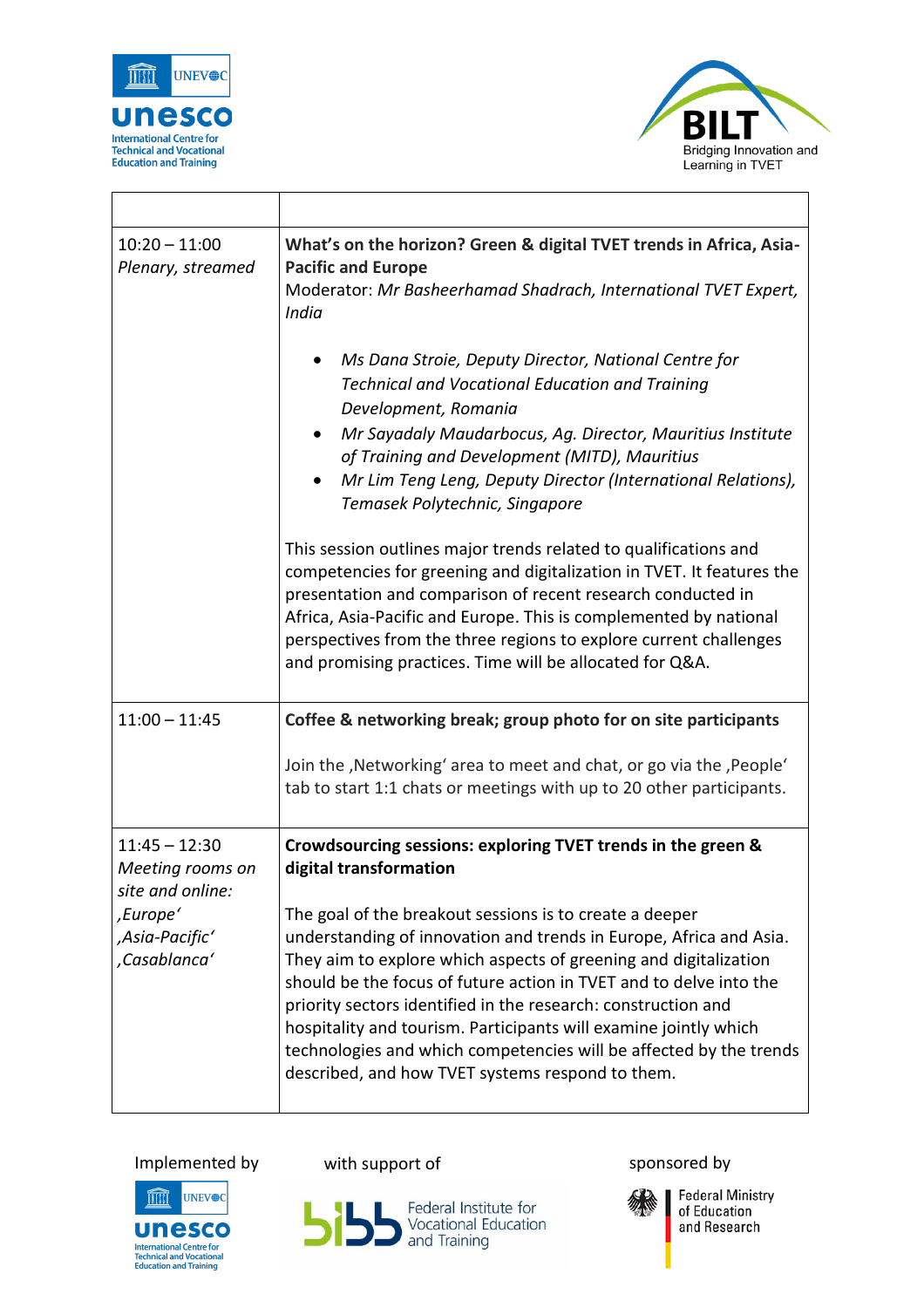



| Green and digital transition in TVET in the hospitality and tourism<br>sector<br>Meeting room 'Casablanca'<br>Moderators: Mr Sayadaly Maudarbocus, Mauritius Institute of<br>Training and Development, Mauritius and Mr Wilson Lima Junior,<br>UNESCO-UNEVOC                                                                                                                                                                                                                                                                                                                 |
|------------------------------------------------------------------------------------------------------------------------------------------------------------------------------------------------------------------------------------------------------------------------------------------------------------------------------------------------------------------------------------------------------------------------------------------------------------------------------------------------------------------------------------------------------------------------------|
| This session will focus on how shifting demographics, artificial<br>intelligence, big data, and customer preferences, especially<br>regarding green travel, will impact employment and training in<br>tourism and hospitality. Participants from Europe, Asia-Pacific, and<br>Africa will join a discussion on current TVET demands to support<br>sustainable development and digital innovation within the sector.<br>They are invited to share good practices and innovative approaches<br>that have been implemented locally and to jointly identify areas for<br>action. |
| Green and digital transition in TVET in the construction sector:<br>the Integrative Built Environment Centre (IBEC) at Temasek<br>Polytechnic                                                                                                                                                                                                                                                                                                                                                                                                                                |
| Meeting room 'Asia-Pacific'<br>Moderators: Mr Lim Teng Leng, Temasek Polytechnic, Singapore<br>and Ms Vera Hark, BIBB, Germany                                                                                                                                                                                                                                                                                                                                                                                                                                               |
| This session aims to explore current TVET trends in greening and<br>digitalization related to the construction sector. Participants will<br>have the opportunity to discuss some of the most important<br>challenges and solutions that have been identified in this context, as<br>well as their relevance to different TVET systems in Europe, Asia-<br>Pacific, and Africa. They are invited to share good practices and<br>innovative approaches that have been implemented locally and to<br>jointly identify areas for action.                                         |
| TVET for the successful integration of refugees<br>Meeting room 'Europe'<br>Moderators: Ms Annelie Dahlin-Jones, Teacher, Centre for Flexible<br>Learning, Soderhamn, Halsingland Education Association, Sweden,<br>and Ms Cara Schmitt, BIBB, Germany                                                                                                                                                                                                                                                                                                                       |

Implemented by with support of sponsored by sponsored by





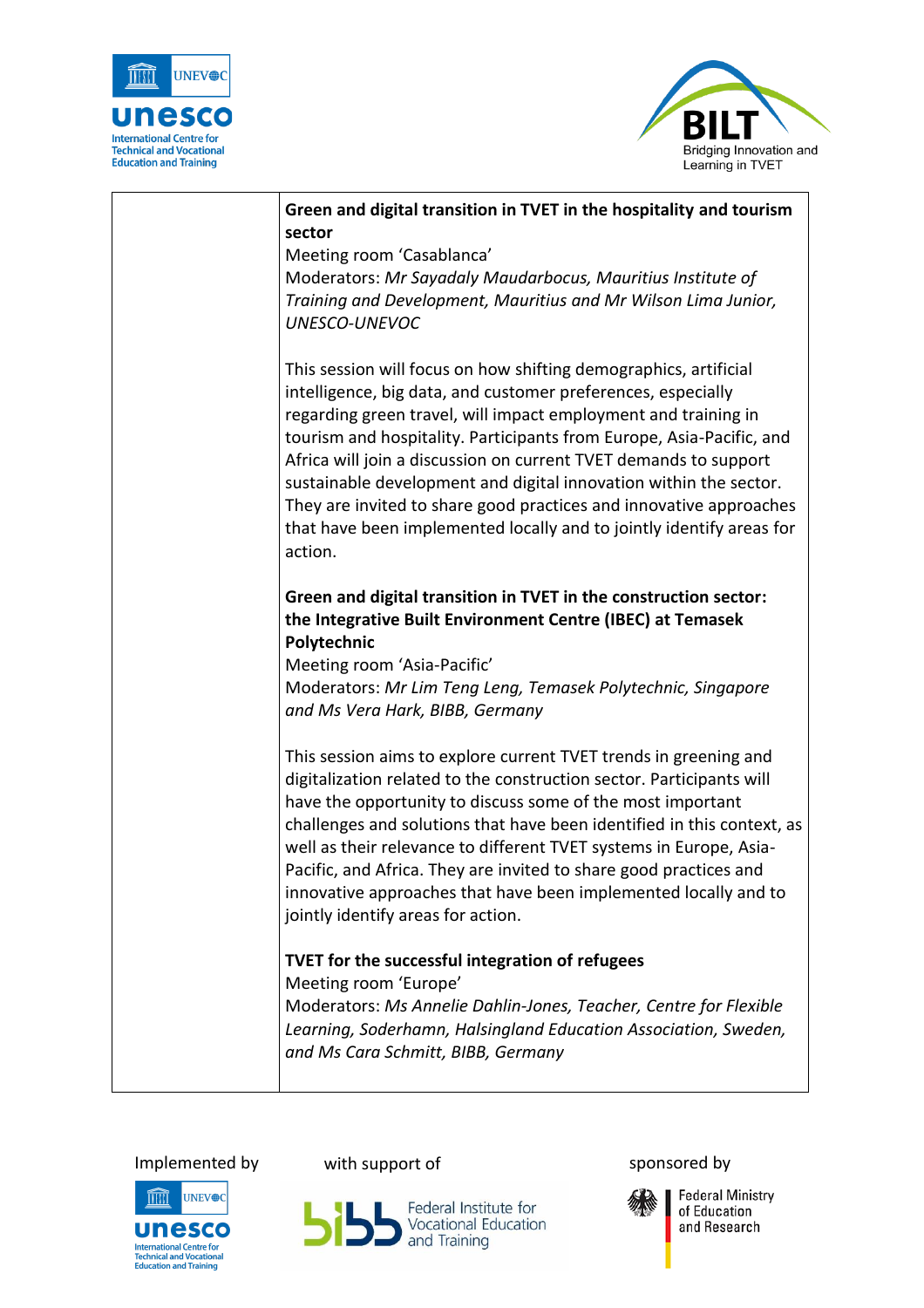



|                                      | This session will explore effective ways of fostering migrants' labour<br>market inclusion and providing them with tailored professional<br>training. Participants will also have the opportunity to discuss<br>current challenges related to the integration of refugees, such as<br>the recognition of their prior learning and qualifications. In this<br>context, the participants are invited to share good practices and<br>innovative approaches that have been implemented locally and to<br>jointly identify areas for action. |
|--------------------------------------|-----------------------------------------------------------------------------------------------------------------------------------------------------------------------------------------------------------------------------------------------------------------------------------------------------------------------------------------------------------------------------------------------------------------------------------------------------------------------------------------------------------------------------------------|
| $12:30 - 12:40$                      | <b>Transition break</b>                                                                                                                                                                                                                                                                                                                                                                                                                                                                                                                 |
| $12:40 - 13:00$<br>Plenary, streamed | From reflection to action: outlining concrete goals & strategies for                                                                                                                                                                                                                                                                                                                                                                                                                                                                    |
|                                      | the TVET community<br>Moderator: Mr Wilson Lima Junior, UNESCO-UNEVOC                                                                                                                                                                                                                                                                                                                                                                                                                                                                   |
|                                      | Rapporteurs from breakout rooms                                                                                                                                                                                                                                                                                                                                                                                                                                                                                                         |
|                                      | The goal of the session is to collect the results of the crowdsourcing<br>sessions and to outline prospective ways of action for excellent<br>TVET in a global community.                                                                                                                                                                                                                                                                                                                                                               |
| $13:00 - 14:00$                      | Lunch & networking break                                                                                                                                                                                                                                                                                                                                                                                                                                                                                                                |
|                                      | Join the , Networking' area to meet and chat, or go via the , People'<br>tab to start 1:1 chats or meetings with up to 20 other participants.                                                                                                                                                                                                                                                                                                                                                                                           |

Implemented by with support of sponsored by sponsored by





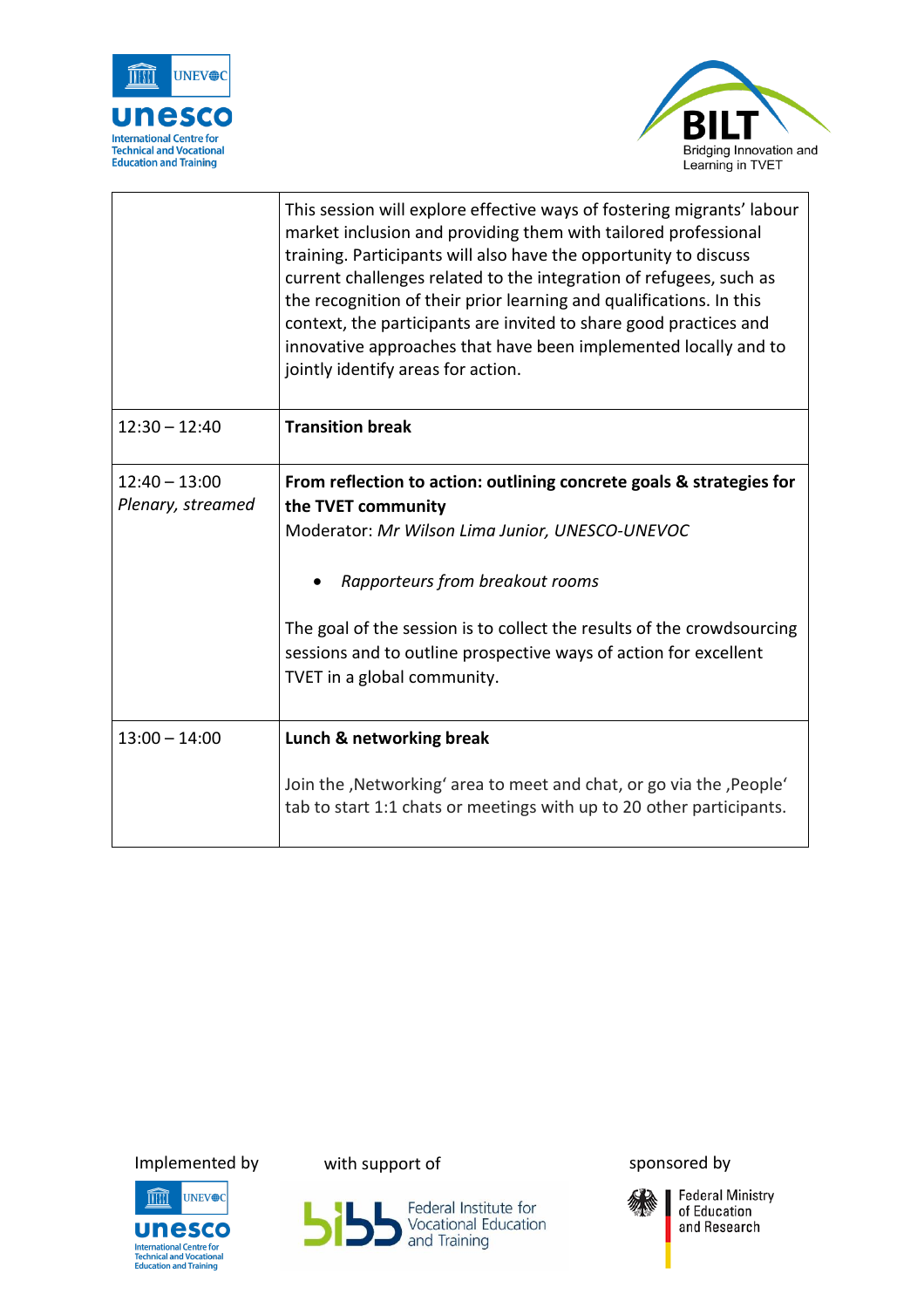



| Special session on Omnia Skills Centre for Migrants (OSKE)<br><b>Qualification and integration of migrants through TVET</b> |                                                                                                                                                                                                                                  |  |
|-----------------------------------------------------------------------------------------------------------------------------|----------------------------------------------------------------------------------------------------------------------------------------------------------------------------------------------------------------------------------|--|
| $14:00 - 15:00$<br>Plenary, streamed                                                                                        | The objective of this session is to share a local innovative practice,<br>with OSKE being a successful example for the provision of services<br>to immigrants to strengthen their professional skills and promote<br>employment. |  |
|                                                                                                                             | Skill's Centre for Migrants as a part of Omnia's services<br>Ms Sirkka Wiman, Service Director, Omnia Skills Centre,<br>Finland                                                                                                  |  |
|                                                                                                                             | Case: Learners paths from Skill's Centre to Practical Nurse<br><b>Education qualification</b>                                                                                                                                    |  |
|                                                                                                                             | Ms Annukka Jamisto, Service Manager, Omnia Skills Centre,<br><b>Finland</b>                                                                                                                                                      |  |
| $15:00 - 15:15$                                                                                                             | <b>Coffee and networking break</b>                                                                                                                                                                                               |  |
|                                                                                                                             | Join the , Networking' area to meet and chat, or go via the , People'<br>tab to start 1:1 chats or meetings with up to 20 other participants.                                                                                    |  |
| $15:15 - 16:30$<br>Plenary, streamed                                                                                        | <b>Interview and discussion</b><br>Ms Mikaela Mandalios, Service Manager, Omnia Skills<br>Centre, Finland<br>Beneficiary of OSKE (tbc)                                                                                           |  |
|                                                                                                                             | Keynote: Strategic planning & integration of immigrants<br>Mr Teemu Haapalehto, Manager of Immigration Affairs, City<br>of Espoo, Finland                                                                                        |  |

Implemented by with support of sponsored by sponsored by



Federal Institute for<br>Vocational Education<br>and Training

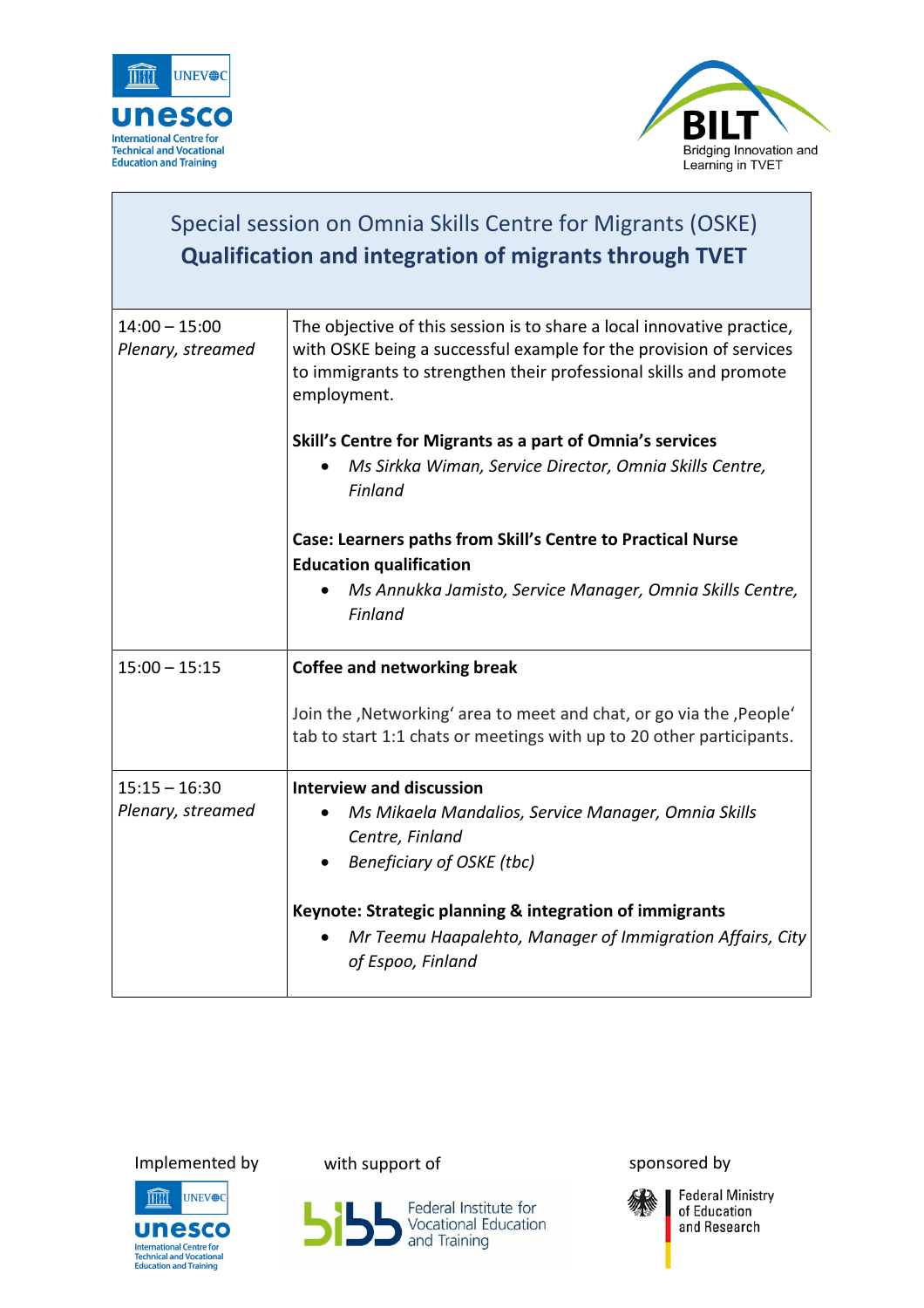



| $14:00 - 16:00$<br><b>Meeting room on site</b><br>and online<br>'Africa' | Parallel session, by invitation only<br><b>Enabling institutional development regarding new qualifications</b><br>and competencies: The Self-Reflection Tool |
|--------------------------------------------------------------------------|--------------------------------------------------------------------------------------------------------------------------------------------------------------|
|                                                                          | Moderators: Ms Vera Hark, BIBB, Germany and Mr Wilson Lima<br>Junior, UNESCO-UNEVOC<br>• SRT pilot institutions                                              |
|                                                                          |                                                                                                                                                              |

| 18:30 | <b>Welcome cocktail and reception</b> |
|-------|---------------------------------------|
|       | At the Hilton Kalastajatorppa Hotel   |
|       |                                       |

| Agenda 23 June 2022<br>$9:30$ am $-12:45$ pm EEST |                                                                                                                                                                                                                                                                                                                                                                                                                                                                                                                            |
|---------------------------------------------------|----------------------------------------------------------------------------------------------------------------------------------------------------------------------------------------------------------------------------------------------------------------------------------------------------------------------------------------------------------------------------------------------------------------------------------------------------------------------------------------------------------------------------|
| $9:15 - 9:30$                                     | <b>Arrival</b><br>Online and on-site                                                                                                                                                                                                                                                                                                                                                                                                                                                                                       |
| $9:30 - 9:35$<br>Plenary, streamed                | <b>Opening and welcome</b><br>Ms Tuula Antola, General Director, Omnia, Finland                                                                                                                                                                                                                                                                                                                                                                                                                                            |
| $9:35 - 10:20$<br>Plenary, streamed               | The BILT Agenda 2025 and its global TVET context: Action plans in<br><b>Europe, Africa and Asia-Pacific</b><br>Moderator: Ms Sarah Elson-Rogers, UNESCO-UNEVOC<br>Mr Friedrich Huebler, Head of Office, UNESCO-UNEVOC<br>Mr Nicholas Ouma, Senior Youth Advisor in the Education,<br>Science, Technology and Innovation (ESTI) Department,<br><b>African Union</b><br>Mr Isidro Lapeña, Director General, Technical Education and<br>Skills Development Authority (TESDA), Philippines; Chair of<br>the ASEAN TVET-Council |



**International Centre for<br>Technical and Vocational<br>Education and Training** 

Implemented by with support of sponsored by sponsored by



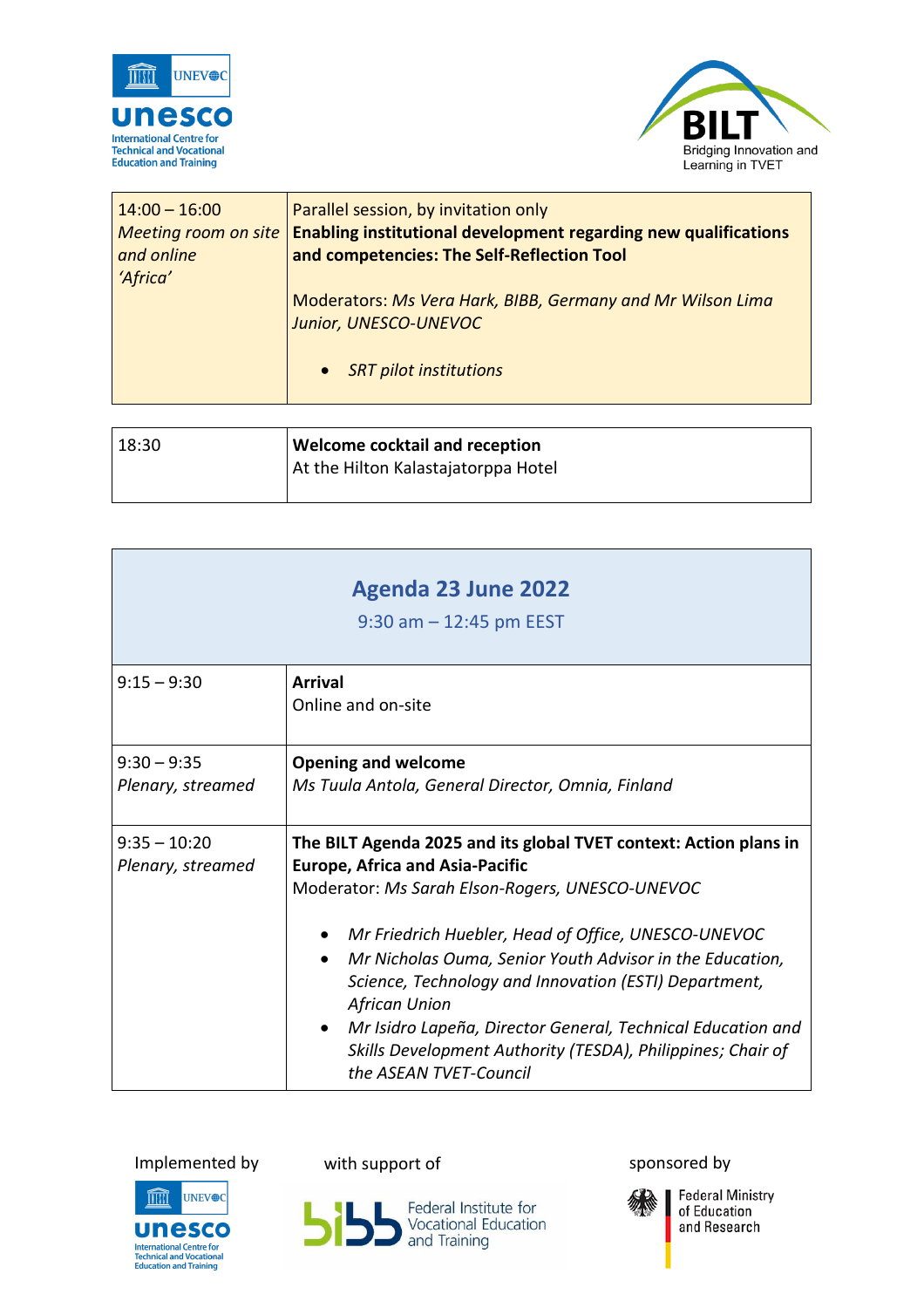



|                                  | Mr Joao Santos, Senior Expert in the Directorate general for<br>$\bullet$<br>Employment, Social Affairs and Inclusion, European<br>Commission<br>Mr Oliver Diehl, Deputy Head of Division 'Innovation in<br>Vocational Training', Federal Ministry of Education and<br>Research (BMBF), Germany                                                                                                                                                                                                                                                                                                                                                                                                                                                                                                                                                                                                                                                                                       |
|----------------------------------|---------------------------------------------------------------------------------------------------------------------------------------------------------------------------------------------------------------------------------------------------------------------------------------------------------------------------------------------------------------------------------------------------------------------------------------------------------------------------------------------------------------------------------------------------------------------------------------------------------------------------------------------------------------------------------------------------------------------------------------------------------------------------------------------------------------------------------------------------------------------------------------------------------------------------------------------------------------------------------------|
| $10:20 - 10:30$                  | <b>Transition break</b>                                                                                                                                                                                                                                                                                                                                                                                                                                                                                                                                                                                                                                                                                                                                                                                                                                                                                                                                                               |
| $10:30 - 11:10$<br><b>Online</b> | Virtual Showroom: Presentation of excellent and innovative<br>practices I                                                                                                                                                                                                                                                                                                                                                                                                                                                                                                                                                                                                                                                                                                                                                                                                                                                                                                             |
|                                  | The virtual showroom displays innovative practices in BILT's<br>thematic areas of digitalization, greening, migration and<br>entrepreneurship. It provides opportunities for direct exchange<br>between exhibitors and participants and offers a space for peer<br>learning, based on practical examples.<br><b>Reshaping Fashion Design Education with interactive</b><br>Digital Media Tools, presented by Vocational Training<br>Council, Hong Kong<br>Sustainable Learning Venues, presented by f-bb<br>Forschungsinstitut Betriebliche Bildung, Deutschland<br>Anerkennung in Deutschland: Information portal of the<br>German government for the recognition of foreign<br>professional qualifications, presented by Federal Institute<br>of Vocational Education and Training (BIBB), Germany<br>Promoting flexibility and personalization in TVET,<br>presented by Omnia, The Joint Authority of Education in the<br>Espoo Region, Finland<br>On site: tour of Omnia premises |
| $11:10 - 11:40$                  | <b>Coffee and networking break</b>                                                                                                                                                                                                                                                                                                                                                                                                                                                                                                                                                                                                                                                                                                                                                                                                                                                                                                                                                    |
|                                  | Join the, Networking' area to meet and chat, or go via the, People'<br>tab to start 1:1 chats or meetings with up to 20 other participants.                                                                                                                                                                                                                                                                                                                                                                                                                                                                                                                                                                                                                                                                                                                                                                                                                                           |